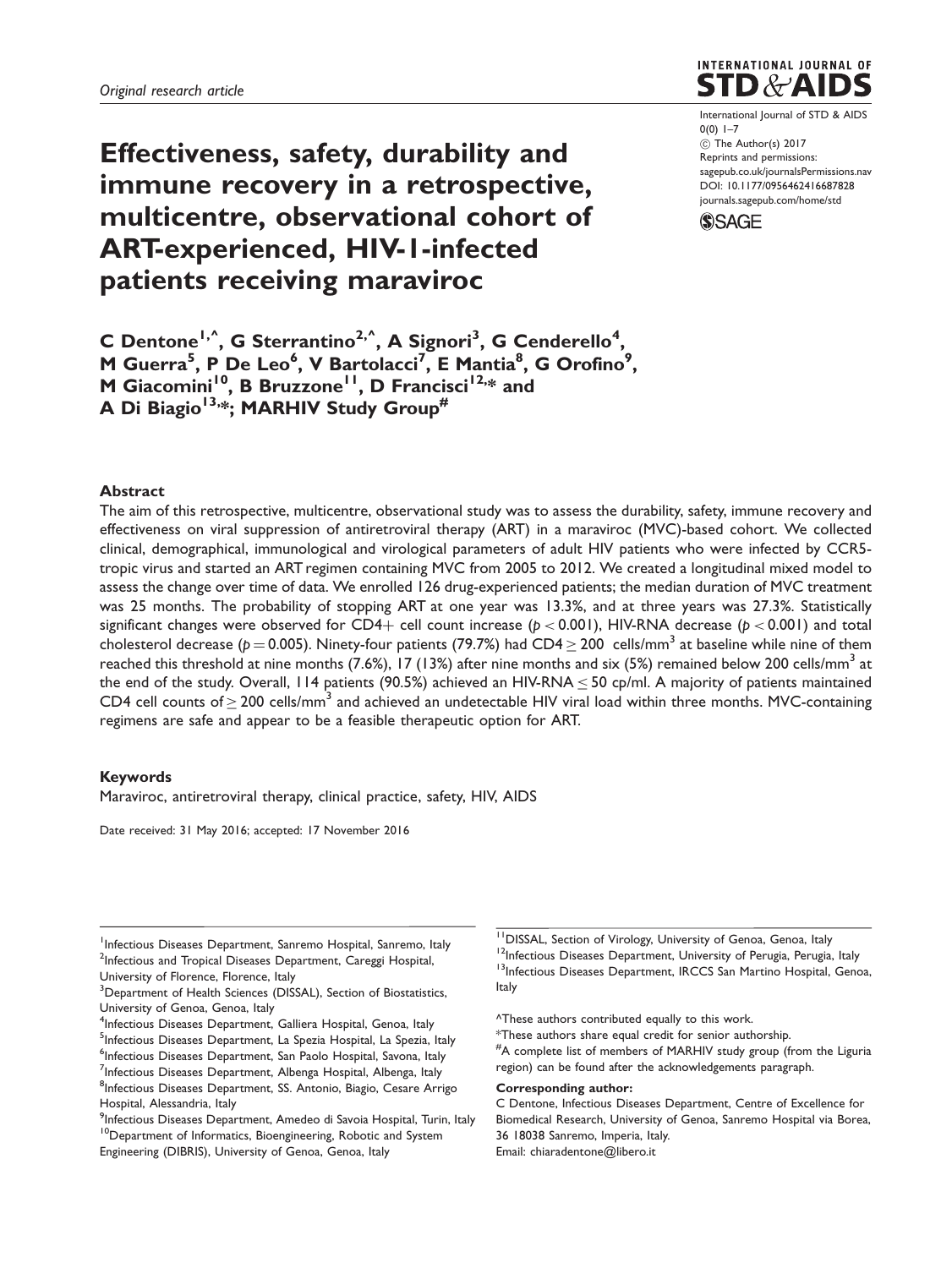# Introduction

Maraviroc (MVC) is the only CCR5 inhibitor currently used in clinical practice and it has been tested and approved in the treatment of both treatment-naïve and -experienced patients carrying the CCR5 tropism who are antiretroviral-naïve or have experienced therapeutic failure following traditional antiretroviral therapies.<sup>1</sup> In human immunodeficiency virus type 1 (HIV-1)-infected patients in the Motivate 1 and Motivate 2 phase 3 trials, MVC demonstrated superior 48 weeks' virologic efficacy compared to placebo, $<sup>2</sup>$  and Gulick et al. also reported</sup> the pooled safety findings from these two studies over more than five years.<sup>3</sup> MVC is associated with low levels of toxicity in studies of the treatment of naïve<sup>4</sup> and experienced patients.<sup>2</sup> As a representative of a new class of anti-HIV drugs, MVC faces certain challenges unique to its use as well as some challenges it shares with other antiretroviral drugs.<sup>5</sup> Several data from Motivate 1 and 2 studies and the Merit study have showed that MVC is effective and well tolerated both in pre-treated and antiretroviral-naïve patients and significantly increases  $CD4+T$  cell count even in cases where viral loads are not completely suppressed.<sup>6</sup> Some studies have demonstrated that the immunological recovery of antiretroviral regimens containing MVC increase the normalization ratio of  $CD4/CD8$  T cells<sup>7</sup> and virological recovery.8 Moreover, the tolerability profile of the drug makes MVC particularly appealing as a combination partner in antiretroviral therapy  $(ART).^{9,10}$ 

Apart from the Motivate study, however, there are no large observational experiences describing the longterm efficacy and safety of salvage regimens with MVC for HIV-1 infection. Furthermore, experience with regimens containing MVC and newer antiretroviral agents is limited.

The aim of this multicentre observational study, therefore, was to assess the durability, safety, immune recovery and effectiveness on viral suppression of MVC-based regimens.

# Methods

This observational study presents three outcomes: the first outcome was durability (time) of the antiretroviral regimens containing MVC; the second outcome was the safety of the regimens containing MVC (evaluating the metabolic and hepatic profiles) and the third outcome was immune recovery and effectiveness on viral suppression of these patients.

HIV-1-infected, drug-experienced patients attending 10 Italian Infectious Diseases Centres were included in the study from September 2005 to September 2012. The inclusion criteria were adult patients infected by CCR5-tropic virus who were to start treatment with ART containing MVC. Follow-up for patients commenced at the initiation of MVC.

Clinical, demographic, immunological and virological parameters were collected at baseline and every three months in a database connected through a web-based interface. This web tool made it possible to collect pseudo-anonymous data from several contemporary clinical studies providing highly structured and standardized information.<sup>11,12</sup> To obtain the data for the first outcome, we analysed the probabilities of stopping ART containing MVC according to demographic and clinical characteristics. We also analysed if the HIV stage disease had an impact on this outcome. We used the Centers for Diseases Control (CDC) classification (revised in 1993) to assess the severity of HIV disease by CD4 cell count (categories 1, 2 and 3) and by the presence of specific HIV-related conditions (categories A, B and C).

As a cut-off for the statistical analysis, explained in the next section, and to assess the second and the third outcomes, we considered as abnormal a  $CD4+T$  cell  $count < 200$  cells/mm<sup>3</sup>, HIVRNA (VL) > 50 copies (cp)/ ml, total cholesterol > 200 mg/dl, HDL cholesterol < 40 mg/dl, triglycerides > 160 mg/dl, and transaminases  $> 40$  mg/dl.

## Statistical methods

Linear mixed models with random intercept were used to assess the global change over all follow-up of clinical characteristics as HIV-RNA,  $CD4 + T$  cells, cholesterol levels and triglycerides. Since the frequency distribution of HIV-RNA and triglycerides was highly skewed, a cubic root transformation was performed to be used as dependent variable in a linear mixed model. Further, using a Kaplan–Meier estimator, the probabilities of stopping treatment were calculated and plotted. Probability estimation with the associate standard error (SE) was reported at one, two and three years from start of treatment. A  $p < 0.05$  was considered statistically significant. SAS (version 9.2) was used for computation.

#### Results

# Description of the cohort

We enrolled 126 drug-experienced patients whose clinical and demographic characteristics are shown in Table 1. In 70 patients (55.5%), MVC was added to the antiretroviral regimen for 'salvage therapy', in 51 (40.5%) for therapeutic/immunological intensification and in five patients (4%) in the context of therapeutic simplification. The median time of MVC in the three drug regimens was 30 months (IQR 20-41).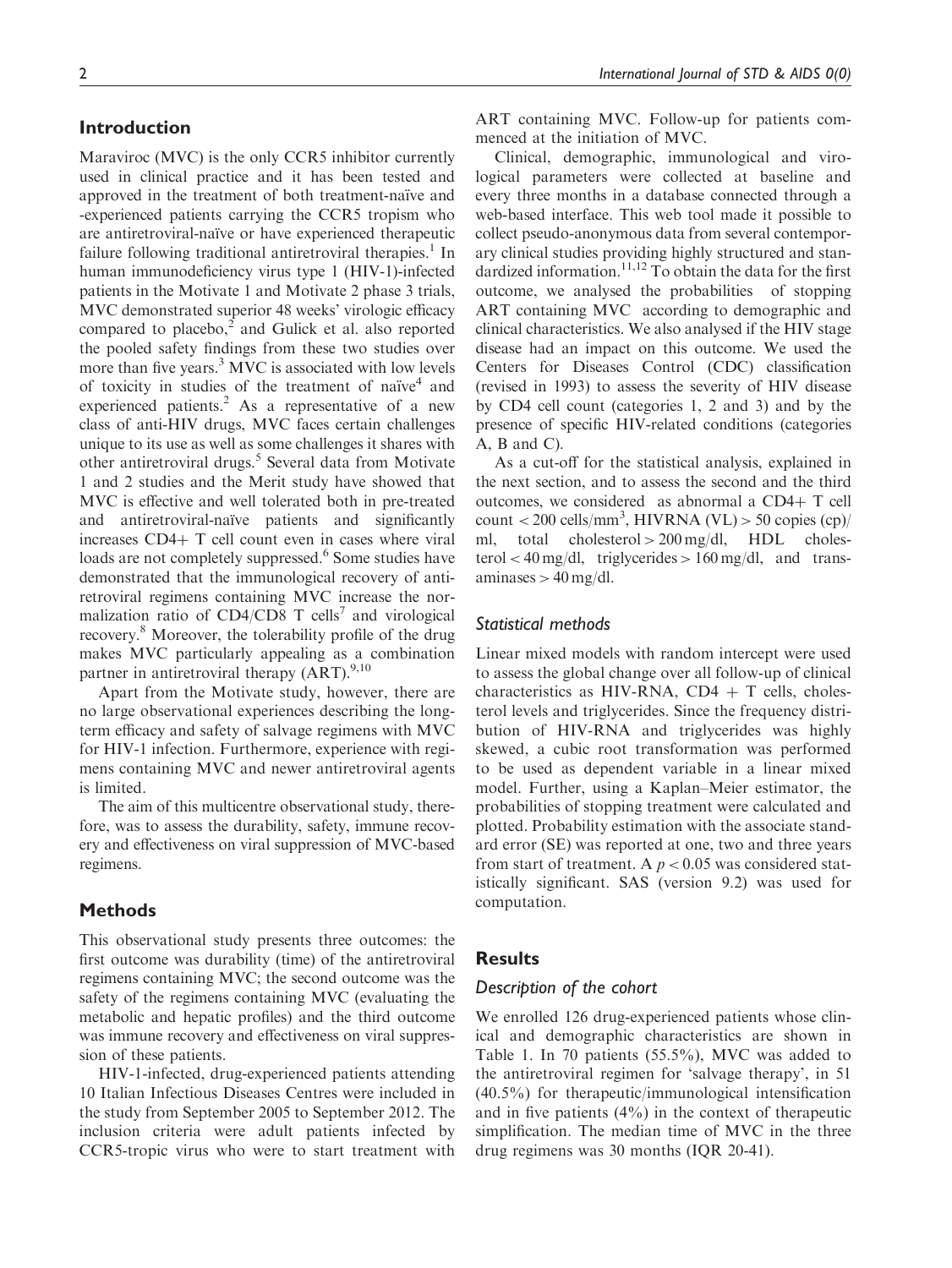| Characteristics                         |         | Number (%)                |            |  |
|-----------------------------------------|---------|---------------------------|------------|--|
| Gender, males                           |         | 91 (72)                   |            |  |
| HCV and/or HBV co-infection             |         | 38 (30)                   |            |  |
| Drug users                              |         | 31(25)                    |            |  |
| Ethinicity, Caucasians                  |         | 119(94)                   |            |  |
| CDC category A, B, C                    |         | 43 (34), 35 (28), 48 (38) |            |  |
| Concomitant ARVs with MVC               |         |                           |            |  |
| Protease Inhibitor                      | 76 (60) |                           |            |  |
| Raltegravir                             |         |                           | 86 (68)    |  |
| Etravirine                              | 34(27)  |                           |            |  |
| Dual therapy (as current regimen)       |         | 24 (19)                   |            |  |
| Raltegravir-based                       |         | 7(14)                     |            |  |
| Protease inhibitor-based                |         | 9(37)                     |            |  |
| NNRTI-based                             |         | 5(21)                     |            |  |
| NRTI-based                              | 3(12)   |                           |            |  |
|                                         | Median  | Range                     | IQR        |  |
| Age                                     | 49      | $18 - 77$                 | $45 - 53$  |  |
| Nadir CD4+ T cell count/mm <sup>3</sup> | 157     | $1 - 572$                 | $72 - 301$ |  |
| $CD4+T$ cell count/mm <sup>3</sup>      | 359     | $21 - 1133$               | 234-499    |  |
| HIV-RNA cp/ml                           | 3393    | $20 - 3.6$ $10^6$         | 227-45,000 |  |
| Time on cART (years)                    | 16      | $1 - 27$                  | $ 1 -17$   |  |
| Number of ARV regimens                  | 6       | $2 - 15$                  | $4 - 8$    |  |
| MVC therapy (months)                    | 25      | $I - 83$                  | $15 - 40$  |  |

**Table 1.** Baseline characteristics of the study population  $(N = 126$  patients).

CDC: Centers for Disease Control, ARVs: antiretrovirals, MVC: maraviroc, NNRTI: non-nucleoside reverse transcriptase inhibitors, NRTI: nucleos(t)ide RTI, IQR: inter-quartile range 1st quartile–3rd quartile, cp: copies, cART: combination antiretroviral therapy.

# Durability of the regimens containing MVC

In the total study population, the probability of stopping ART at one year was 13.3% (SE: 3.1%), at two years it was 21.8% (SE: 4%) and at three years it was  $27.3\%$  (SE: 4.6%) (Figure 1(a)). We did not find any significant difference between genders  $(p=0.27)$ although men had a higher probability of stopping treatment compared to women. There were no significant differences between groups divided according to the CDC classification (log-rank test;  $p = 0.095$ ) even if there was a trend for a higher probability in patients in category C of CDC. If category A and B are considered as a single group, the difference compared to C was significant (log-rank;  $p = 0.047$ ) (Figure 1(b)). In A plus B categories at one year, the probability of stopping treatment was 9.4% (SE: 3.4%) while it was  $20.4\%$  (SE: 6.1%) in group C; at two years the probabilities were 15.9% (SE: 4.4%) and 33.2 (SE: 7.9%), respectively.

Overall, 31 patients discontinued MVC: 17 for failure, 5 for ART simplification, 3 for toxicity, 3 for poor adherence and 3 died. The causes of death were non-Hodgkin lymphoma, hepatic carcinoma and lung cancer. Only one patient shifted to X4 and two patients to dual mixed tropism.

# Safety of MVC

A statistically significant longitudinal change for  $CD4+T$  cells and HIV-RNA ( $p < 0.001$ ) and for cholesterol ( $p = 0.005$ ) except for HDL cholesterol  $(p = 0.34)$  and triglycerides  $(p = 0.23)$  was detected (Figures 2(a) to (e), respectively). We did not find any significant alterations or changes concerning the values of transaminases (data not shown).

# Immune recovery and effectiveness on viral suppression

In patients with baseline  $VL \le 50$  cp/ml, the delta CD4+T cell count was 52 cells/mm<sup>3</sup> at three months, 45 cells/mm<sup>3</sup> at six months and 16 cells/mm<sup>3</sup> at 12 months. In patients with baseline  $VL > 50$ , however,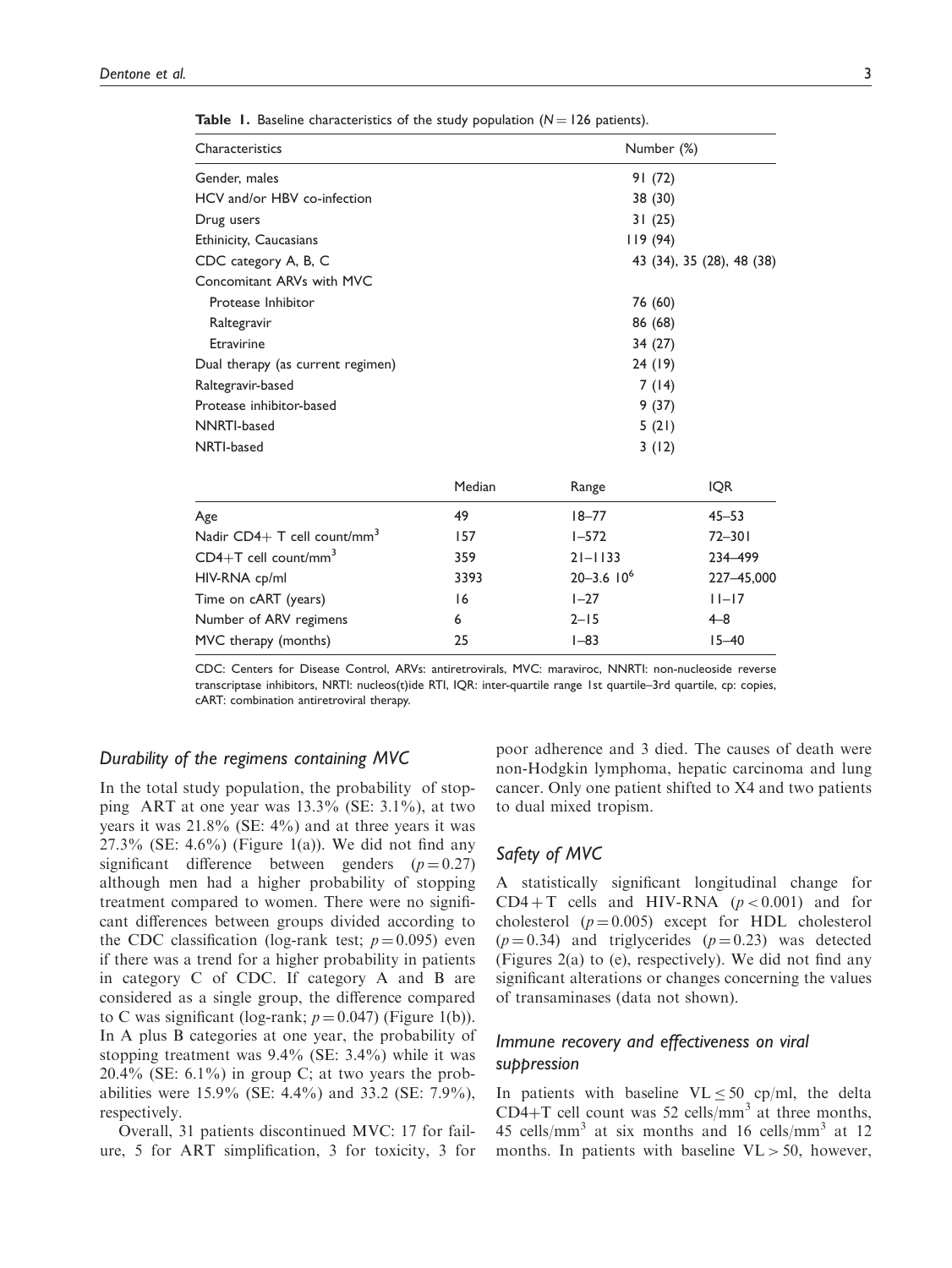

Figure 1. Using the Kaplan–Meier estimator, panel (a) shows that the probability of stopping antiretroviral therapy at one year was 13.3% [standard error (SE): 3.1%], at two years 21.8% (SE: 4%) and at three years: 27.3% (SE: 4.6%). In panel (b), gathering together both category A and B patients, the difference compared to patients in category C is significant (log-rank;  $p =$ 0.047). In A plus B categories at one year, the probability of stopping treatment was 9.4% (SE: 3.4%) while it was 20.4% (SE: 6.1%) in group C; at two years, the probabilities were 15.9% (SE: 4.4%) and 33.2 (SE: 7.9%), respectively.

we established at three months a median delta value of 80 CD4+ cells/mm<sup>3</sup>, at six months 98 cells/mm<sup>3</sup> and at 12 months 120 cells/mm<sup>3</sup>.

The study revealed that a total of 120/126 patients (95%) reached, at some point, a CD4  $+$  T cell count higher than 200 cells/mm<sup>3</sup>. A total of 94 patients  $(79.7%)$  had a CD4+ T cell count higher than 200 cells/mm<sup>3</sup> at baseline while nine patients reached this threshold at nine months  $(7.6\%)$ , 17  $(13\%)$  after nine months and six patients (5%) remained below 200 cells/  $mm<sup>3</sup>$  as at the end of the study. Of note, 19 patients reached the threshold of CD4 cell count  $\geq 500$  cells/ mm<sup>3</sup> at three months of therapy and five patients at nine months.

Further, a total of 114 patients (90.5%) reached a value of  $VL < 50$  cp/ml. Among them, 19 (15%) had normal values at baseline while 28 (24.6%) and 25 (21.9%) reached this threshold at 1 and 3 months, respectively. Excluding those patients whose VL values was  $\leq 50$  cp/ml at baseline,  $50\%$  of patients reached the threshold in the first three months (median value) with a range between 1 and 21 months.

# Immune recovery and effectiveness on viral suppression in patients treated with MVC-based dual therapy

Considering MVC-based dual therapy, in our cohort we had 24 (19%) patients: in seven patients MVC was combined with raltegravir; in nine patients with a protease inhibitor; in five patients with a non-nucleoside reverse transcriptase inhibitor (NNRTI); and in three patients with a nucleos(t)ide RTI (NRTI). In this population, we found only three virological failures (one in raltegravir-based and two in NRTI-based dual therapy). We did not observe any tropism switch. The median time on dual therapy was 20 months (IQR 15-25); the median value of baseline  $CD4+T$  cell count/mm<sup>3</sup> was  $348$  (IQR 251-503) and the median value of the last determination of  $CD4+T$  cell count/ mm<sup>3</sup> was 425 (IQR 303-575).

## **Discussion**

In this observational, multicentre and retrospective cohort study, we describe in a real-life setting, the safety, the immunovirologic recovery and the durability of MVC as part of combined ART regimens in multiexperienced CCR5-tropic, HIV-1-positive patients with about a fifth of the patients treated with a novel twodrug combinations. The study, with a relatively small sample size of patients, is an observational study and presents all the limitations concerning this type of study. These limitations include problems of internal validity, impossibility to randomize individuals and some missing data. So as to remedy the presence of missing observations in clinical characteristics (CD4, HIV-RNA, etc.) during follow-up, a mixed model approach was used. This model allowed for the carrying out of analysis even for patients with missing observations and not just for patients who had complete data as may happen in other models for repeated measures (i.e. analysis of variance). As a consequence, the impact of lost data or observations during followup on results was minimized.

With respect to the Motivate study, in our setting median  $CD4+T$  cells at baseline was higher and VL was lower, and unlike Motivate the ART regimens considered in this study included recent antiretroviral agents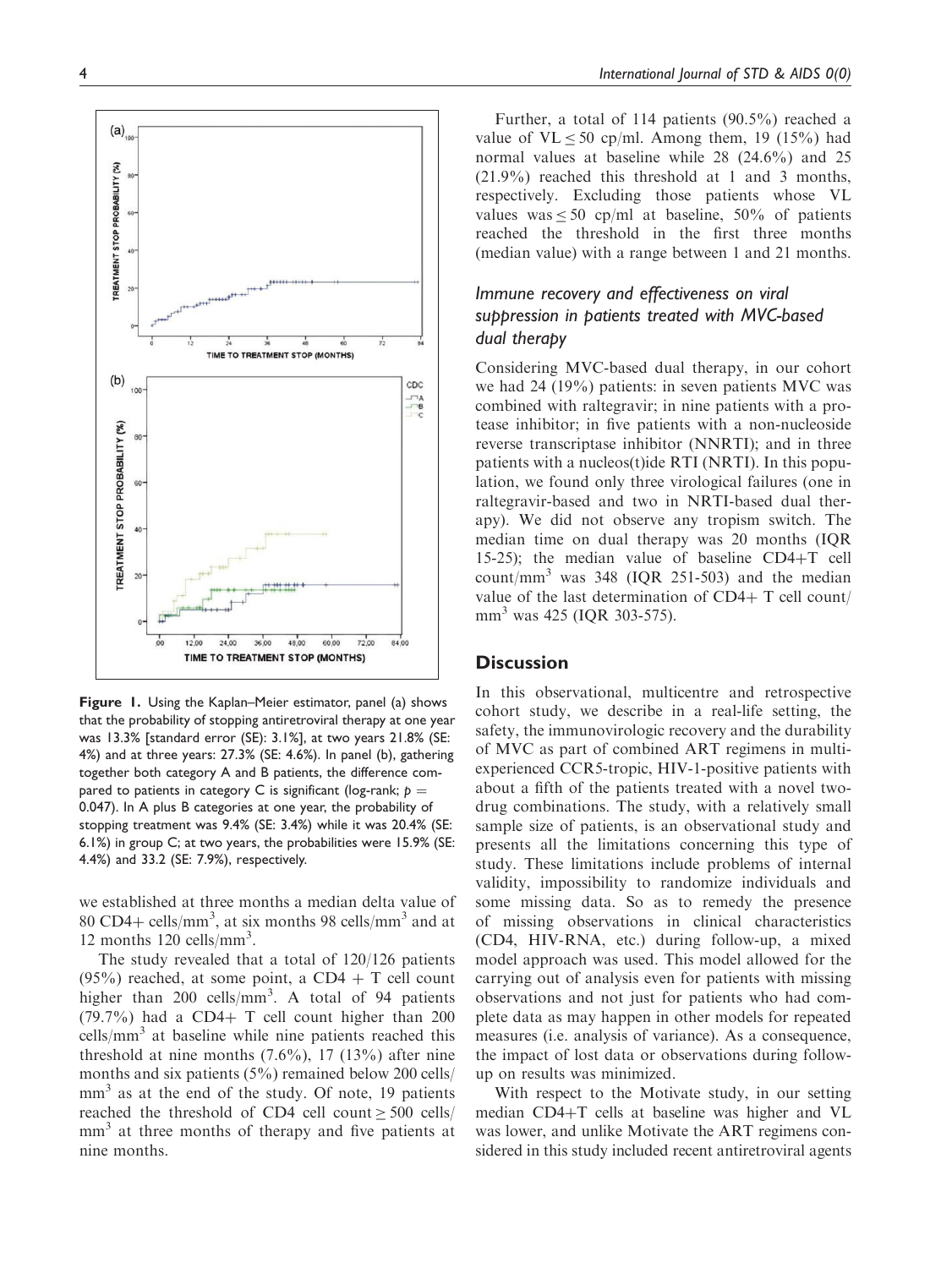

Figure 2. Data representing the changes over time (longitudinal mean values) of immune-virological and biochemical parameters. (a) CD4+T cell count/mm<sup>3</sup>, (b) HIV-RNA copies/ml, (c) total cholesterol (COL), (d) HDL-cholesterol and (e) triglycerides (TGL). In all graphs, the circles indicate the mean values and the error bars indicate the confidential interval (CI) 95%.

such as darunavir, raltegravir and etravirine (42%, 68% and 27% of patients, respectively).

In our study, we observed that MVC has a favourable toxicity profile, with only 3 out of 31 patients discontinued from MVC due to toxicity: one for dyspepsia and two for persistent myalgia. In addition, no relevant changes in laboratory assessments were observed, apart from a significant beneficial decrease in total cholesterol levels. Furthermore, although the labelling information for MVC contains a boxed warning for hepatotoxicity, in our cohort in which 30% of patients were HBV or HCV co-infected, we did not find any significant alterations or changes in liver function. Finally, in our setting, cART containing MVC resulted in a significant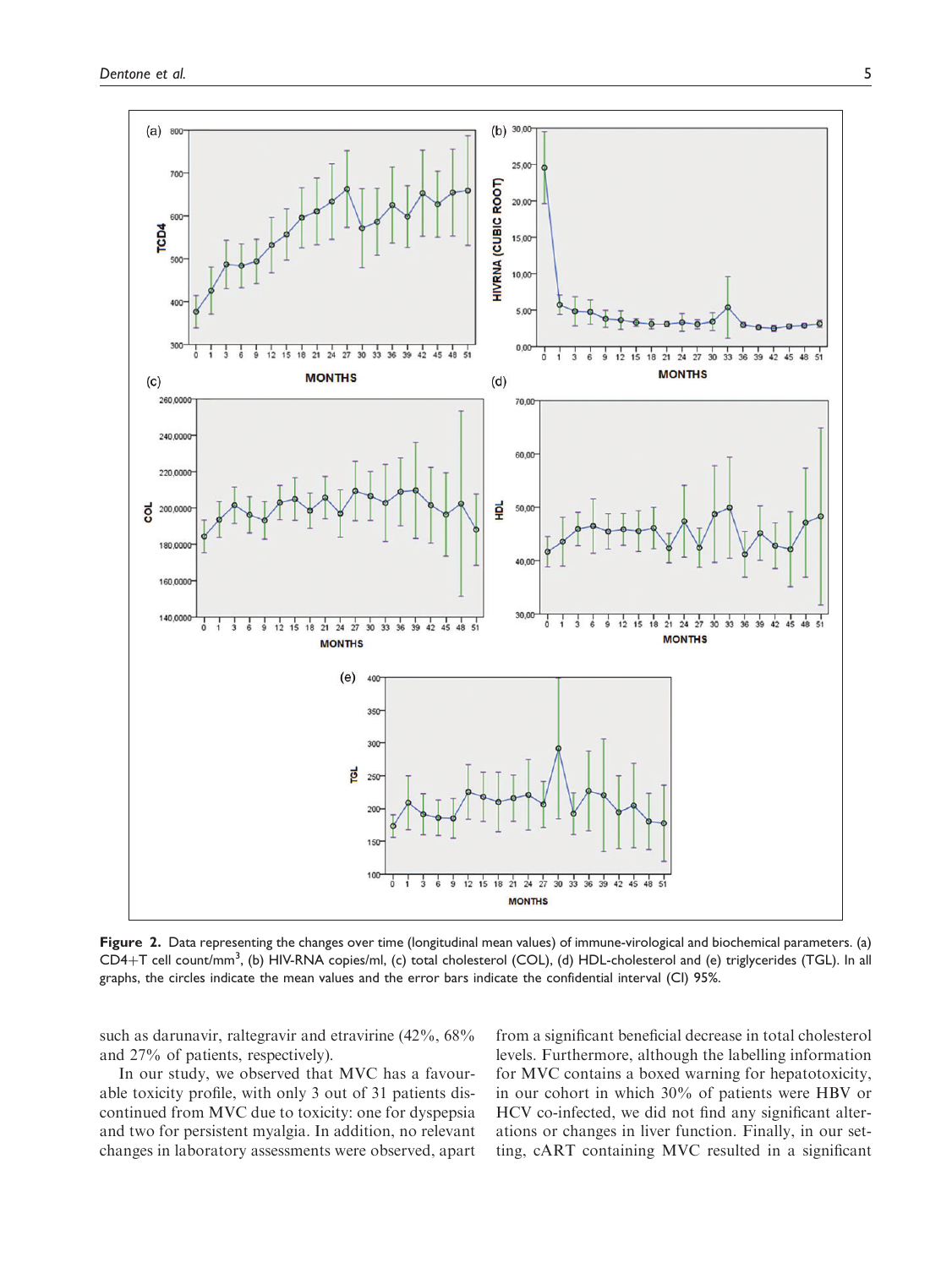reduction of VL within three months. At the end of our data collection, 90.5% of patients reached an undetectable VL ( $\leq$  50 cp/mL). We also observed a significant increase of  $CD4+T$  cell count that was sustained throughout the study in all patients, as demonstrated in other studies.<sup>13,14</sup>

Virological failure was, in multi-experienced patients, the most frequent reason for MVC discontinuation (17/31 patients, 54.8%), but only one patient shifted to X4 and 2 to mixed tropism. An increased number of trials have been conducted among specific patient groups, in order to better define the extent of MVC indications.15,16

There are, nonetheless, few conflicting data available on dual therapy with MVC: in naive patients, maraviroc administered once daily with darunavir boosted by ritonavir in a new regimen trial (MODERN) of ritonavirboosted darunavir 800/100 mg and MVC 150 mg daily was prematurely terminated due to inferior efficacy. In experienced patients, the virological activity and immunological benefit of a once daily administered MVC with atazanavir/ritonavir (ATV/r) were demonstrated in a phase 2b, randomized study.<sup>15</sup> Efficacy and safety of the once-daily administered MVC with ritonavir-boosted darunavir in pre-treated HIV-infected patients was shown in 60 patients in a retrospective cohort study, $17$  whereas a viral rebound after a switch to MVC/raltegravir dual therapy in highly experienced and virologically suppressed patients with HIV-1 infection was revealed.<sup>18</sup>

Considering overall data, in our observational study we established that MVC has a favourable toxicity profile regarding in particular HDL cholesterol and triglycerides values and we did not find any changes concerning transaminases, as reported in other studies.19,20

In our cohort, we observed excellent immunological recovery in  $95\%$  of patients who reached a CD4+ T cell count higher than 200 cells/mm<sup>3</sup> and 90% of patients with  $VL \le 50$  cp/ml. In the subgroup of 24 patients treated with MVC dual therapy, we described few virological failures and in patients who failed, no change in viral tropism, suggesting that this strategy can also be used in selected multi-experienced patients.

# Authors' contribution

CD, KS, DF, ADB designed the study, drafted the manuscript, selected and enrolled patients and collected data. AS performed the statistical analysis. GC, MG, PDL, VB, EM, GO selected and enrolled patients and collected data. MG created the database managed through a web-based interface. BB did the virological analysis.

#### MARHIV study group

The other members and collaborators of the MARHIV study group are: G Ferrea, D Fenoglio, P Fraccaro, G Filaci, A Parodi, F Kalli, A De Maria, F Bozzano, F Marras, M Zoppi, G Cassola, and C Viscoli.

#### Acknowledgements

The authors would like to thank all patients who participated in this study. They also thank W Githuka for English revision. The results of this manuscript were presented in part at the 15th EACS (European Clinical AIDS Society) Congress in Brussels.

## Declaration of conflicting interests

The authors declared no potential conflicts of interest with respect to the research, authorship, and/or publication of this article.

# Funding

The authors disclosed receipt of the following financial support for the research, authorship, and/or publication of this article: The study was supported by an unrestricted grant by ViiV Healthcare.

#### **References**

- 1. Wasmuth JC, Rockstroh JK and Hardy WD. Drug safety evaluation of maraviroc for the treatment of HIV infection. Expert Opin Drug Safe 2012; 11: 161–174.
- 2. Gulick RM, Lalezari J, Goodrich J, et al. Maraviroc for previously treated patients with R5 HIV-1 infection. N Engl J Med 2008; 359: 1429–1441.
- 3. Gulick RM, Fatkenheuer G, Burnside R, et al. Five-year safety evaluation of maraviroc in HIV-1-infected treatment-experienced patients. J Acquir Immune Defic Syndr 2014; 65: 78–81.
- 4. Sierra-Madero J, Di Perri G, Wood R, et al. Efficacy and safety of maraviroc versus efavirenz, both with zidovudine/lamivudine: 96-week results from the MERIT study. HIV Clin Trials 2010; 11: 125–132.
- 5. Dolin R. A new class of anti-HIV therapy and new challenges. N Engl J Med 2008; 359: 1509–1511.
- 6. Reuter S, Braken P, Jensen B, et al. Maraviroc in treatment-experienced patients with HIV-1 infection experience from routine clinical practice. Eur J Med Res 2010; 15: 231–237.
- 7. Chan ES, Landay AL, Brown TT, et al. Differential  $CD4+$  cell count increase and  $CD4+$ :  $CD8+$  ratio normalization with maraviroc compared with tenofovir. AIDS 2016; 30: 2091–2097.
- 8. Bocket L, Peytavin G, Alidjinou EK, et al. Factors associated with virological response to a switch regimen containing maraviroc for antiretroviral-experienced HIV-1-infected patients. J Antimicrob Chemother 2016; 71: 2651–2653.
- 9. Emmelkamp JM and Rockstroh JK. Maraviroc, risks and benefits: a review of the clinical literature. Expert Opin Drug Safe 2008; 7: 559–569.
- 10. Potard V, Reynes J, Ferry T, et al. Durability and effectiveness of Maraviroc-containing regimens in HIV-1 infected individuals with virological failure in routine clinical practice. PLoS One 2015; 10: e0144746.